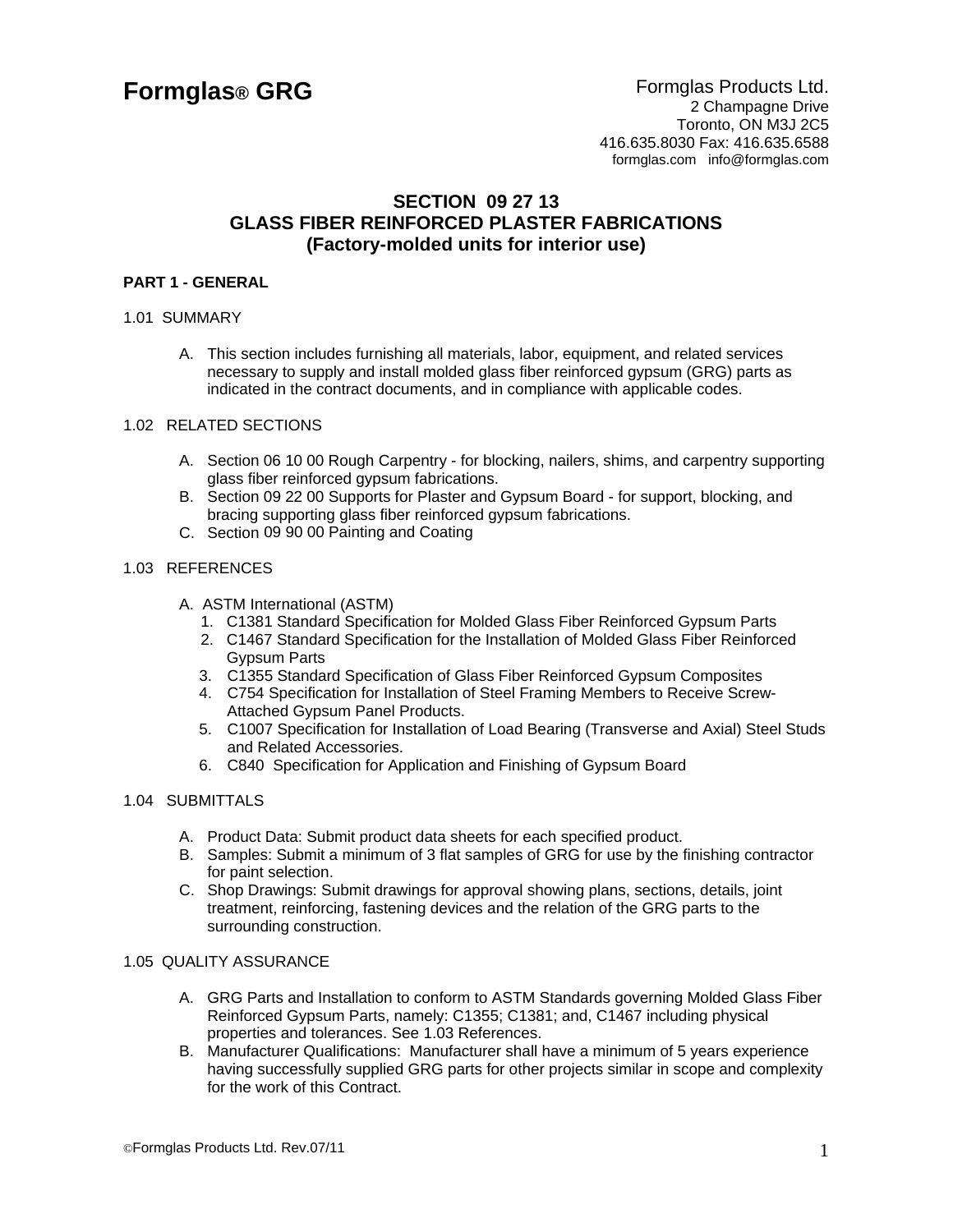- C. Installer Qualifications: Installer shall have a minimum of 5 years experience having successfully installed GRG parts for other projects similar in scope and complexity for the work of this Contract.
- D. The Alpha gypsum cement used to make the GRG parts is to be mined and processed in the USA with a purity of not less than 90% in accordance to ASTM C1355. Provide a Manufacturer's Certification of Raw Materials.
- E. Substrates to accept GRG parts shall be installed straight and true within 1/8 in. in 8 linear ft. (3mm in 2500mm) in accordance to ASTM C1467 and shall be free of obstructions and interference that prohibits the correct alignment and attachment of the GRG parts.

### 1.06 DELIVERY, STORAGE AND HANDLING

A. GRG parts shall be kept clean and dry and stored to prevent distortion, warping, and other physical damage in accordance with the manufacturer's recommendations.

### 1.07 PROJECT CONDITIONS

- A. Environmental Limitations: Do not deliver or install GRG parts until building is enclosed and weatherproof, wet work is complete, and the HVAC system maintains temperature and humidity at normal occupancy levels.
- B. Acclimatize GRG parts for a minimum of 48 hours to the ambient temperature and humidity levels of spaces in which they are to be installed.

# **PART 2 – PRODUCTS**

### 2.01 MANUFACTURERS

- A. Formglas Products Ltd. Tel: 416-635-8030 Contact your local representative – www.formglas.com/representatives or send requests for quotations directly to estimating@formglas.com
- 2.02 GLASS FIBER REINFORCED GYPSUM (GRG) PARTS
	- A. Fabrications: Molded GRG parts made in accordance with samples, shop drawings and with ASTM C1381 Standard for Molded Glass Fiber Reinforced Gypsum Parts.
	- B. Materials: Molded GRG parts to be made in accordance with ASTM C1355 Standard for Glass Fiber Reinforced Gypsum Composites.
	- C. Embedments: GRG parts to have typical embedments and reinforcement of galvanized steel or wood, if required, for the purposes of suspension, attachment and stiffness.
	- D. Molded GRG units to be ready for primer for typical flat paint finishes.
	- E. GRG parts subject to critical lighting or scheduled to receive semi-gloss decoration shall be prepared as a Level 5 finish which may require skim coats, filling, and sanding to hide imperfections inherent in GRG, in accordance to ASTM Standards C840 and C1467.

### 2.03 PHYSICAL PROPERTIES

- A. Molded Glass Fiber Reinforced Gypsum Parts to meet the mechanical properties specified in section 5.2 of ASTM Standard C1355:
	- (1) Flexural Strength in accordance to ASTM C947;
	- (2) Impact Resistance in accordance to ASTM D256;
	- (3) Hardness in accordance to ASTM D2583;
	- (4) Coefficient of Linear Thermal Expansion in accordance to ASTM D696;
	- (5) Humidified Deflection in accordance to ASTM C473;
	- (6) Surface Burning Characteristics in accordance to ASTM E84;
	- (7) Behavior at 750**°** C in accordance to ASTM E136;